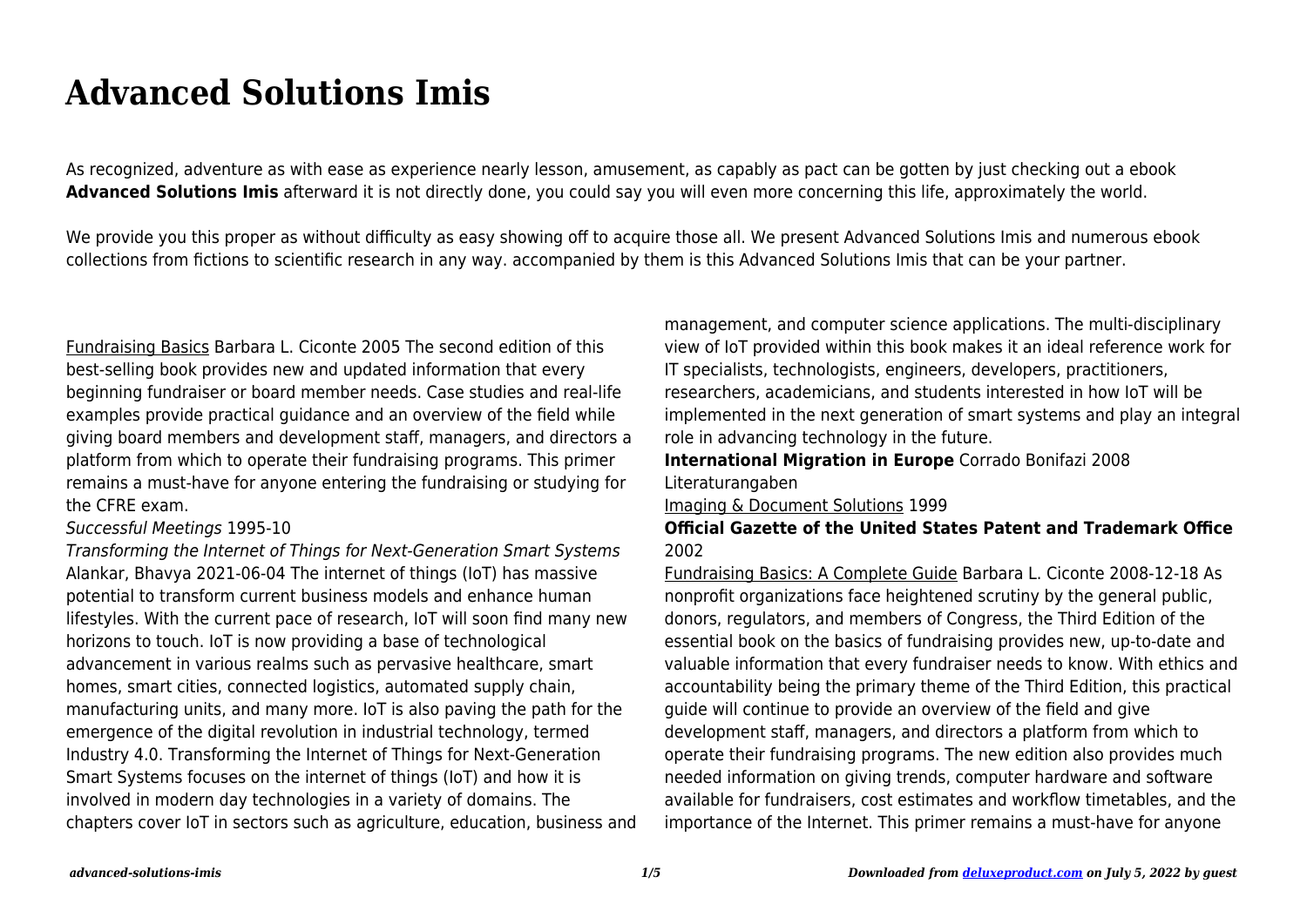new to the fundraising arena.

**The Garden Club of America** William Seale 2013-03-05 How women changed the American landscape from planting war victory gardens to saving the redwoods, beautifying the highway to creating horticultural standards. In 1904, Elizabeth Price Martin founded the Garden Club of Philadelphia. In 1913, twelve garden clubs in the eastern and central United States signed an agreement to form the Garden Guild. The Garden Guild would later become the Garden Club of America (GCA), now celebrating its 100th anniversary in 2013. GCA is a volunteer nonprofit organization comprised of 200 member clubs and approximately 18,000 members throughout the country. Comprised of all women, GCA has emerged as a national leader in the fields of horticulture, conservation, and civic improvement. As an example, in 1930, GCA was a key force in preserving the redwood forests of California, helping to create national awareness for the need to preserve these forests, along with contributing funds to purchase land on which they stood. The Garden Club of America Grove and the virgin forest tract of Canoe Creek contain some of the finest specimens of the redwood forests. The Garden Club of America is a centennial celebration of strong women who nurtured the country, helped spread the good word of gardening, and continue to plant seeds of awareness.

Journal de la Société Royale D'astronomie Du Canada Royal Astronomical Society of Canada 2007 "Library catalogue in 1911" (31 p.) appended to v. 4.

## Advancing Philanthropy 2008

The Nonprofit Manager's Resource Directory Ronald A. Landskroner 2002-05-14 A newly revised and updated edition of the ultimate resource fornonprofit managers If you're a nonprofit manager, you probably spend a good deal ofyour time tracking down hard-to-find answers to complicatedquestions. The Nonprofit Manager's Resource Directory, SecondEdition provides instant answers to all your questions concerningnonprofit-oriented product and service providers, Internet sites,funding sources, publications, support and advocacy groups, andmuch more. If you need help finding volunteers, understanding

newlegislation, or writing grant proposals, help has arrived. Thisnew, updated edition features expanded coverage of important issuesand even more answers to all your nonprofit questions. Revised to keep vital information up to the minute, The NonprofitManager's Resource Directory, Second Edition: \* Contains more than 2,000 detailed listings of both nonprofit andfor-profit resources, products, and services \* Supplies complete details on everything from assistance andsupport groups to software vendors and Internet servers, managementconsultants to list marketers \* Provides information on all kinds of free and low-cost productsavailable to nonprofits \* Features an entirely new section on international issues \* Plus: 10 bonus sections available only on CD-ROM The Nonprofit Manager's Resource Directory, Second Edition has theinformation you need to keep your nonprofit alive and well in thesechallenging times. Topics include: \* Accountability and Ethics \* Assessment and Evaluation \* Financial Management \* General Management \* Governance \* Human Resource Management \* Information Technology \* International Third Sector \* Leadership \* Legal Issues \* Marketing and Communications \* Nonprofit Sector Overview \* Organizational Dynamics and Design \* Philanthropy \* Professional Development \* Resource Development \* Social Entrepreneurship \* Strategic Planning \* Volunteerism

Advanced Computing and Communication Technologies Ramesh K Choudhary 2016-06-09 This book highlights a collection of high-quality peer-reviewed research papers presented at the Ninth International Conference on Advanced Computing & Communication Technologies (ICACCT-2015) held at Asia Pacific Institute of Information Technology, Panipat, India during 27–29 November 2015. The book discusses a wide variety of industrial, engineering and scientific applications of the emerging techniques. Researchers from academia and industry present their original work and exchange ideas, information, techniques and applications in the field of Advanced Computing and Communication Technology.

**Transactions on Computational Collective Intelligence XXXII** Ngoc Thanh Nguyen 2018-12-18 These transactions publish research in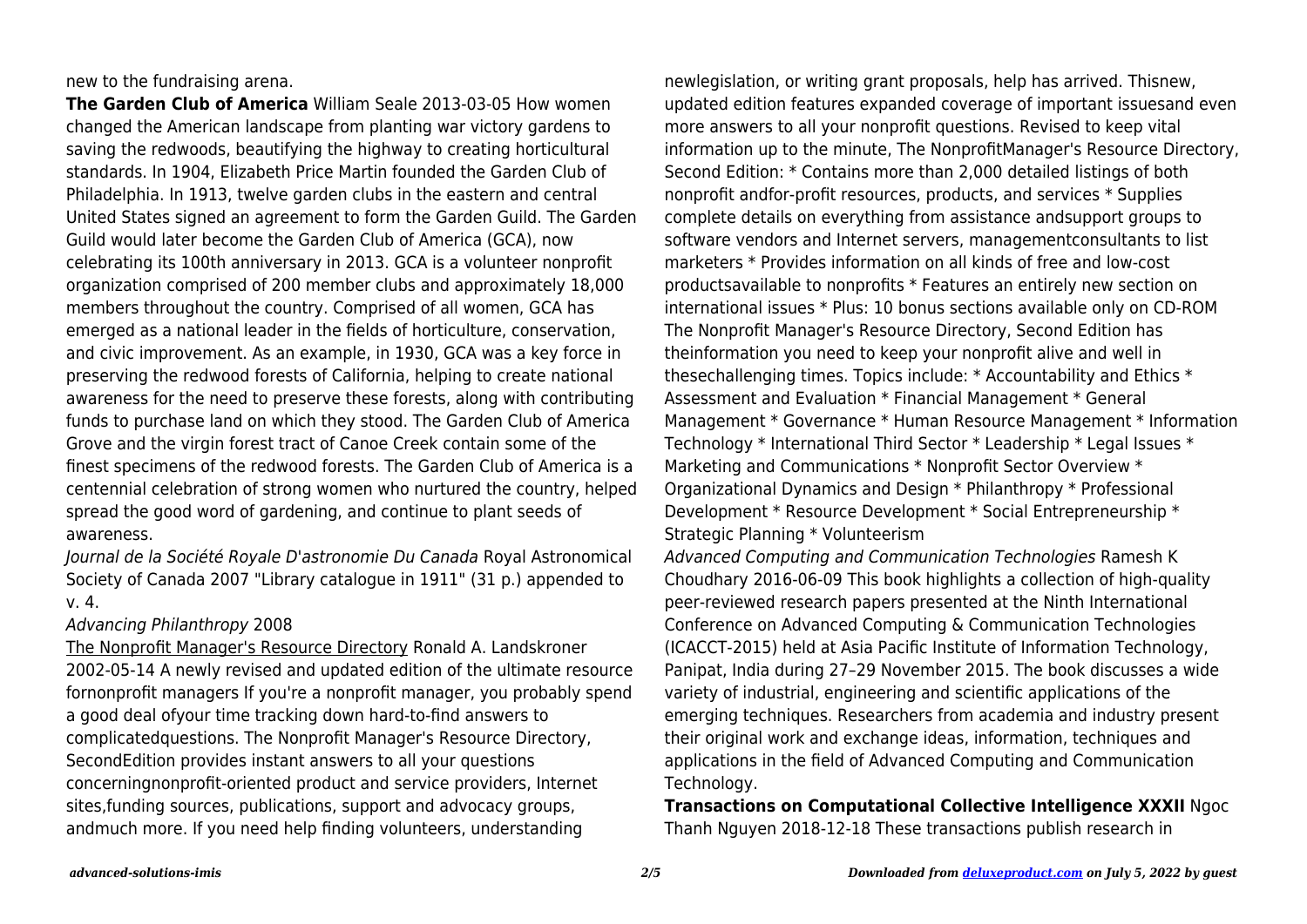computer-based methods of computational collective intelligence (CCI) and their applications in a wide range of fields such as the semantic web, social networks, and multi-agent systems. TCCI strives to cover new methodological, theoretical and practical aspects of CCI understood as the form of intelligence that emerges from the collaboration and competition of many individuals (artificial and/or natural). The application of multiple computational intelligence technologies, such as fuzzy systems, evolutionary computation, neural systems, consensus theory, etc., aims to support human and other collective intelligence and to create new forms of CCI in natural and/or artificial systems. This thirty-second issue presents 5 selected papers in the field of management, economics and computer science.

**The Golf Industry Online** National Golf Foundation 1998 Updated 1998 Edition -- All New Articles. Many segments of the golf industry are moving rapidly into cyberspace. This collection of 99 articles covers electronic bulletin boards, the Internet, the World Wide Web, & other online networks. There is a list of golf related sites on the Web. How associations are using the Web is also reported. Some of the topics covered are: trademark interest in cyberspace, marketing on the net, the Turfgrass Information File, the Electronic "Clearinghouse", marketing on the net, GolfLink & lightning protection, interactive kiosks, golf contests on the Internet, connecting to the Internet, & recruiting online. This is a NGF InfoPac publication. InfoPacs are bound collections of full-text articles, compiled & copied from various golf industry magazines, newsletters, & journals.

**Detection of Bulk Explosives Advanced Techniques against**

**Terrorism** Hiltmar Schubert 2012-12-06 Detection of Bulk Explosives: Advanced Techniques against Terrorism contains reviews of: existing and emerging bulk explosives detection techniques; scientific and technical policy of the Federal Border Service of the Russian Federation; challenges in application and evaluation of EDS systems for aviation security; multisensor approach to explosives detection. There are also reports devoted to the following individual explosive detection techniques: X-ray systems in airports; neutron in, gamma out techniques; neutron and gamma

backscattering; nuclear quadruple resonance, including remote NQR; subsurface radars; microwave scanners; laser-induced burst spectroscopy (LIBS); acoustic sensors; nonlinear location (NUD); systems for localization and destruction of explosive objects.

#### **Advanced Materials & Processes** 1997

Advanced Analysis and Learning on Temporal Data Ahlame Douzal-Chouakria 2016-08-03 This book constitutes the refereed proceedings of the First ECML PKDD Workshop, AALTD 2015, held in Porto, Portugal, in September 2016. The 11 full papers presented were carefully reviewed and selected from 22 submissions. The first part focuses on learning new representations and embeddings for time series classification, clustering or for dimensionality reduction. The second part presents approaches on classification and clustering with challenging applications on medicine or earth observation data. These works show different ways to consider temporal dependency in clustering or classification processes. The last part of the book is dedicated to metric learning and time series comparison, it addresses the problem of speeding-up the dynamic time warping or dealing with multi-modal and multi-scale metric learning for time series classification and clustering.

**UNDP News** United Nations Development Programme 1999-02 Consultants & Consulting Organizations Directory Cengage Gale 2009-05-08

#### **American Association of Law Libraries Newsletter** 1995

Innovative Mobile and Internet Services in Ubiquitous Computing Leonard Barolli 2018-06-07 This book presents the latest research findings, methods and development techniques related to Ubiquitous and Pervasive Computing (UPC) as well as challenges and solutions from both theoretical and practical perspectives with an emphasis on innovative, mobile and internet services. With the proliferation of wireless technologies and electronic devices, there is a rapidly growing interest in Ubiquitous and Pervasive Computing (UPC). UPC makes it possible to create a human-oriented computing environment where computer chips are embedded in everyday objects and interact with physical world. It also allows users to be online even while moving around, providing them with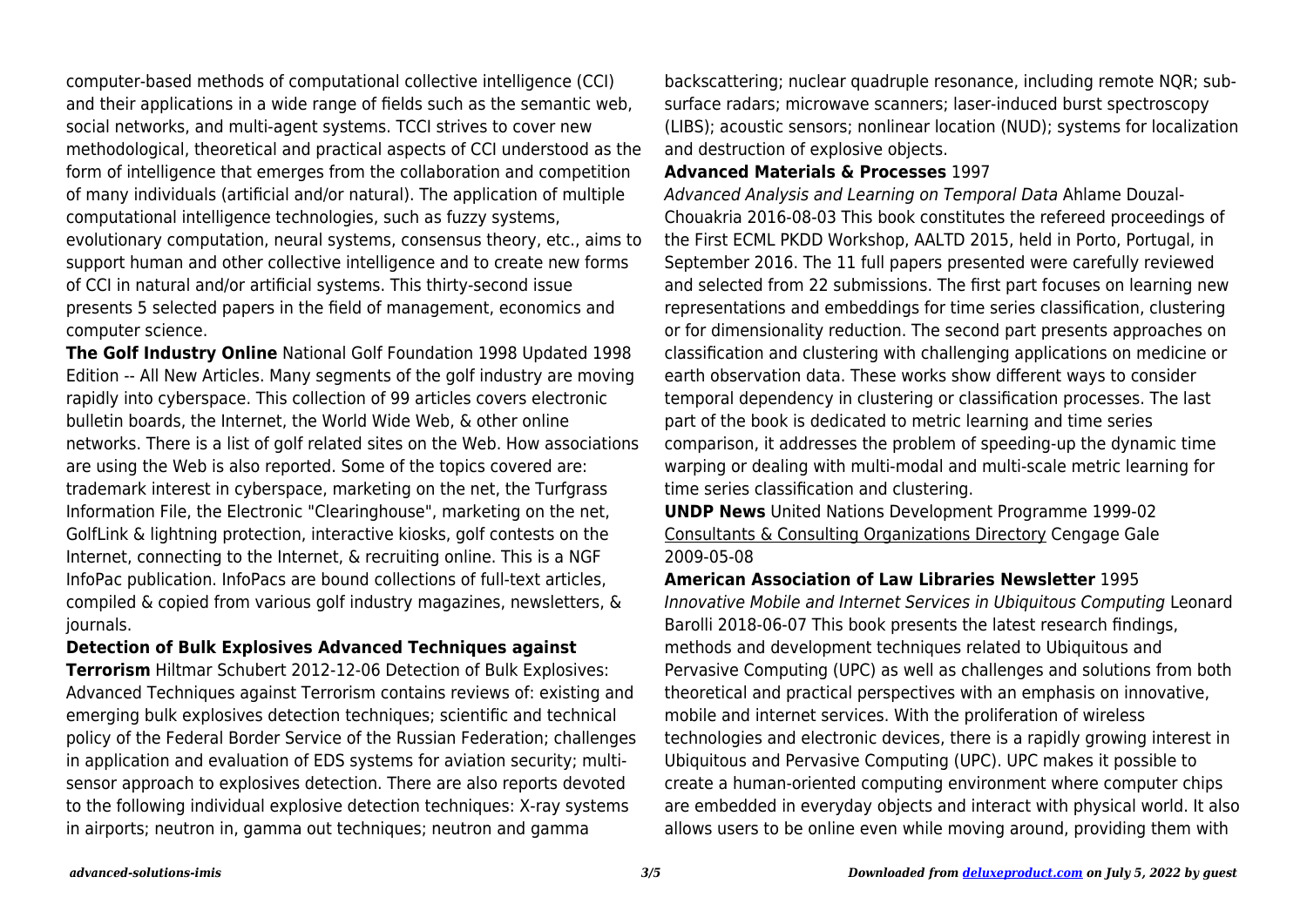almost permanent access to their preferred services. Along with a great potential to revolutionize our lives, UPC also poses new research challenges.

## **Handbook of Advanced Electronic and Photonic Materials and Devices** 2001

Zondervan 2005 Church and Nonprofit Tax and Financial Guide Dan Busby 2004-12 The 2005 edition of this annual reference guide contains a thorough description of tax laws affecting churches and other nonprofit organizations.

Federal Information Systems and Plans--Federal Use and Development of Advanced Information Technology United States. Congress. House. Committee on Government Operations. Foreign Operations and Government Information Subcommittee 1973

Estratégias essenciais de marketing Alex Pimentel Neste livro o leitor aprenderá a utilizar uma série de práticas e conhecerá situações reais para ampliar o volume de negócios, desenvolver a organização em que atua e aumentar a satisfação, o vínculo e a lealdade dos clientes. Inspired to Inspire: Holistic Inspirational Interpretation Jacquie Gilson 2020-12-31 Ready to take your work in interpretation or guiding to the next level? Over the last 100 years, the way we approach interpretation has matured and changed, with an increasing emphasis on being holistic. Inspired to Inspire explores the many benefits that a holistic approach to interpretation may bring to visitors, interpreters and organizations. It presents inspiration as an engaging, fun and rewarding holistic approach to interpretation. Chock full of thoughts from interpretive guides and practical examples, including ideas for participatory and dialogic interpretation, we hope this book will become your go to guide to help you stay inspired to inspire!

Advanced Information Networking and Applications Leonard Barolli 2020-03-27 This proceedings book covers the theory, design and applications of computer networks, distributed computing and information systems. Today's networks are evolving rapidly, and there are several developing areas and applications. These include heterogeneous networking supported by recent technological advances in power wireless

communications, along with silicon integration of various functionalities such as sensing, communications, intelligence and actuations, which is emerging as a critically important disruptive computer class based on a new platform, networking structure and interface that enables novel, lowcost and high-volume applications. However, implemeting these applications has sometimes been difficult due to interconnection problems. As such, different networks need to collaborate, and wired and next-generation wireless systems need to be integrated in order to develop high-performance computing solutions to address the problems arising from these networks' complexities. This ebook presents the latest research findings, as well as theoretical and practical perspectives on the innovative methods and development techniques related to the emerging areas of information networking and applications

### **Appita Journal** 2004

The Official Catholic Directory for the Year of Our Lord ... 2000 NRB 2006

Membership Development Patricia Rich 2006 Written specifically for all those who are involved with membership programs, Membership Development: An Action Plan for Results provides all the tools you need to implement a membership program that will not only meet the needs of a nonprofit organization, but the organization's membership, and surrounding community. The authors offer a thorough examination of the "best practices" in the membership development arena.

Government Computerization Newsletter 1992

#### **Lubrication Engineering** 1999

Chartered Accountants Journal of New Zealand 1999 The Professional Geologist 1979

**Federal Information Systems and Plans--Federal Use and Development of Advanced Information Technology: Federal use and development of advanced information technology** United States. Congress. House. Committee on Government Operations. Foreign Operations and Government Information Subcommittee 1973 **Enhancing Capabilities for Crisis Management and Disaster Response** Filip Hostiuc